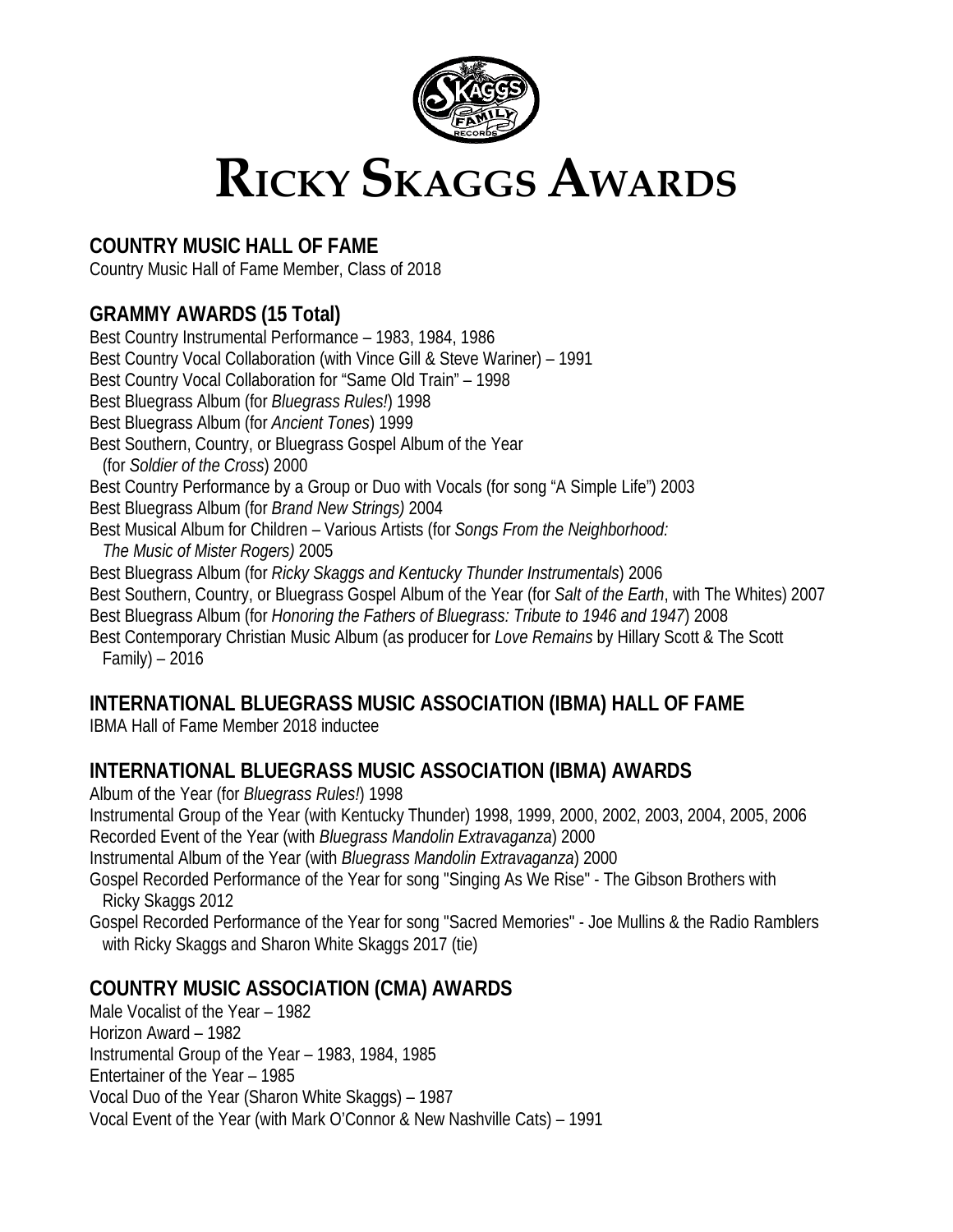# **ACADEMY OF COUNTRY MUSIC (ACM)**

New Male Vocalist – 1981 Touring Band of the Year – 1982, 1983, 1984, 1985, 1986 Best Specialty Instrument (Mandolin) – 1984, 1987 Cliffie Stone Pioneer Award – 2012

## **MUSICIANS HALL OF FAME**

Musicians Hall of Fame 2016 inductee

## **TNN MUSIC CITY NEWS AWARDS**

Bluegrass Act of the Year – 1982, 1983, 1984 Star of Tomorrow – 1983 Instrumentalist of the Year – 1988, 1989, 1990 Vocal Collaboration of the Year (with Vince Gill & Patty Loveless) – 1996

### **GOSPEL MUSIC ASSOCIATION (GMA) HALL OF FAME**

GMA Gospel Music Hall of Fame 2012 inductee

## **GOSPEL MUSIC ASSOCIATION (GMA) DOVE AWARDS**

Bluegrass Recorded Song of the Year for "Are You Afraid to Die?" – 2001 Bluegrass Recorded Album of the Year (for *Salt of the Earth*, with The Whites) – 2008

## **AMERICANA MUSIC ASSOCIATION (AMA) AWARDS**

Lifetime Achievement Award, Instrumentalist – 2015

### **INSPIRATIONAL COUNTRY MUSIC (ICM) AWARDS**

Musician of the Year, Christian Country Music Association – 1994, 1995 Musician of the Year – 2008, 2011 Inspirational Bluegrass Artist (with The Whites) – 2008 Mainstream Country Artist (with The Whites) – 2008 Mainstream Country Artist – 2009 Inspirational Bluegrass Artist – 2010 Entertainer of the Year – 2011

### **FRET'S MAGAZINE READERS' POLL**

Best Instrumentalist – 1980 Overall Best Instrumentalist – 1981 Best Multi-Instrumentalist – 1980, 1982, 1987, 1988

### **MISCELLANEOUS AWARDS**

Radio & Records Best New Artist – 1982 Billboard Magazine's Artist of the Year - 1983 White Dove Award, Ralph Stanley's Bluegrass Festival – 1982 Country A #1 Best – March 12, 1983 Super Country Band – March 12, 1983 Cashbox Magazine Male Vocalist of the Year – 1984 Country's Best of the Best – August 26, 1984 Best Selling Country Album by Male Artist (for *Don't Cheat in our Hometown*), NARM "Gift of Music" Award - 1984 American Video Awards, Best Country Video for "Country Boy" – 1985